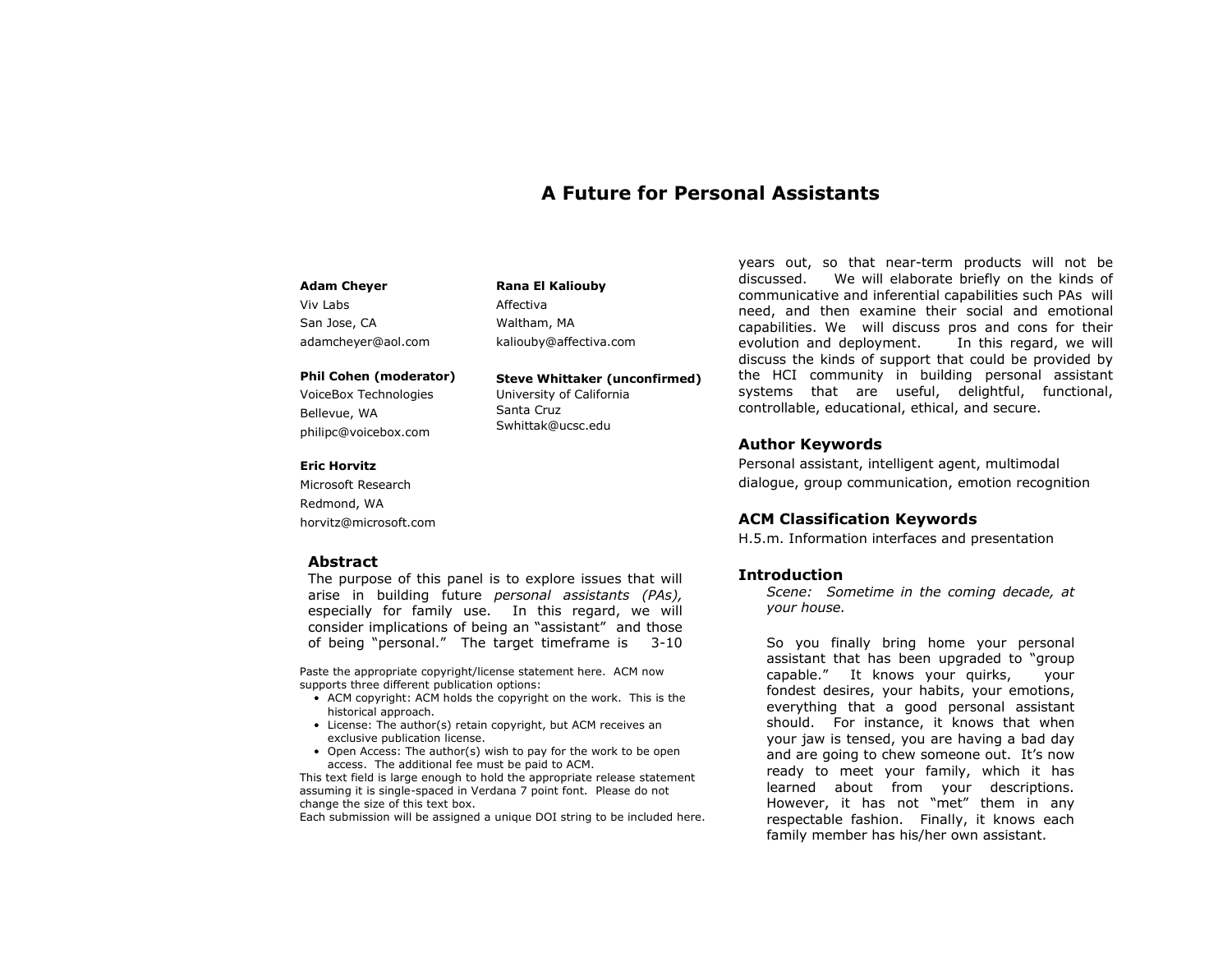You arrive home, schedule a home meeting at which you turn on a screen. Your assistant "Mina" (you aren't so good with names) appears on the screen and proceeds to introduce itself to your family and their assistants. At some point, your teenager won't cooperate; your jaw tenses…

What does your assistant do? As with the "Mad Libs" game, we get to write the ending to this scene. It could end in a delighted family learning how they can enjoy the new assistant in their midst. Or, it could end in dysfunction.

How then do we get the right ending?

By now, many people have tried various "personal assistant" software applications, including those from the major telephone handset and computer manufacturers, as well as those offered by the various automobile companies. Every day new "capabilities" are touted in the press ("my assistant can handle this sentence …"). Such assistants are becoming more common for home and family use, and enthusiasm is building for their use in the so-called "Internet of Things." However, before we become giddy through hyperventilation, perhaps it's time we thought deeply as a community about the trajectory we are on.

*The basic questions we need to ask are "what can these PAs do?" and "whose assistants are they?"* 

#### *Assistance*

First, we will distinguish between an "assistant" and an "agent". An assistant helps you get something done, including educating and amusing you, while we will say that an agent acts in your stead. For example, consider a real estate agent, who can list and show your house, and in exchange, has certain legal

obligations and rights. Clearly, agents are a special case of assistants.

Assistant systems in early 2016 can engage in limited spoken language conversations, primarily to answer simple questions, but also to perform a small range of functions, such as to book reservations or provide directions to points of interest. The dialogues are mostly of the "slot filling" variety. The assistants make limited inference about users' intentions and plans, and generally do not go beyond providing a literal answer to a literal question , unless such responses have been preprogrammed.

A few PA systems allow alternative and/or simultaneous multimodal input, such as touch input, and gestures (facial and/or body). Previous CHI meetings have explored the topic of spoken/multimodal language and dialogue technologies, so this panel will examine broader issues that become relevant now that the basic communication technologies are (perhaps) beginning to become adequate.

Personal assistants as described above have so far been invoked in order to accomplish relatively atomic tasks at the time of utterance. They tend not yet to be able to develop their own plans for accomplishing a request, given standing orders, or given autonomy to accomplish tasks on their own. More generally, personal assistants don't yet provide much assistance. In fact, they don't yet DO much at all<sup>1</sup>. Although much work is underway to expand the "domains" in which they operate, such domains tend to be artificial constructions, making cross-domain discussion and action difficult. For the next decade, we may imagine and work toward a world in which the assistants are empowered as agents to act on our behalf in both an open physical world and in cyberspace, to negotiate with other agents, to make inquiries with people who

1

 $1$  With apologies to John Austin and the speech acts literature.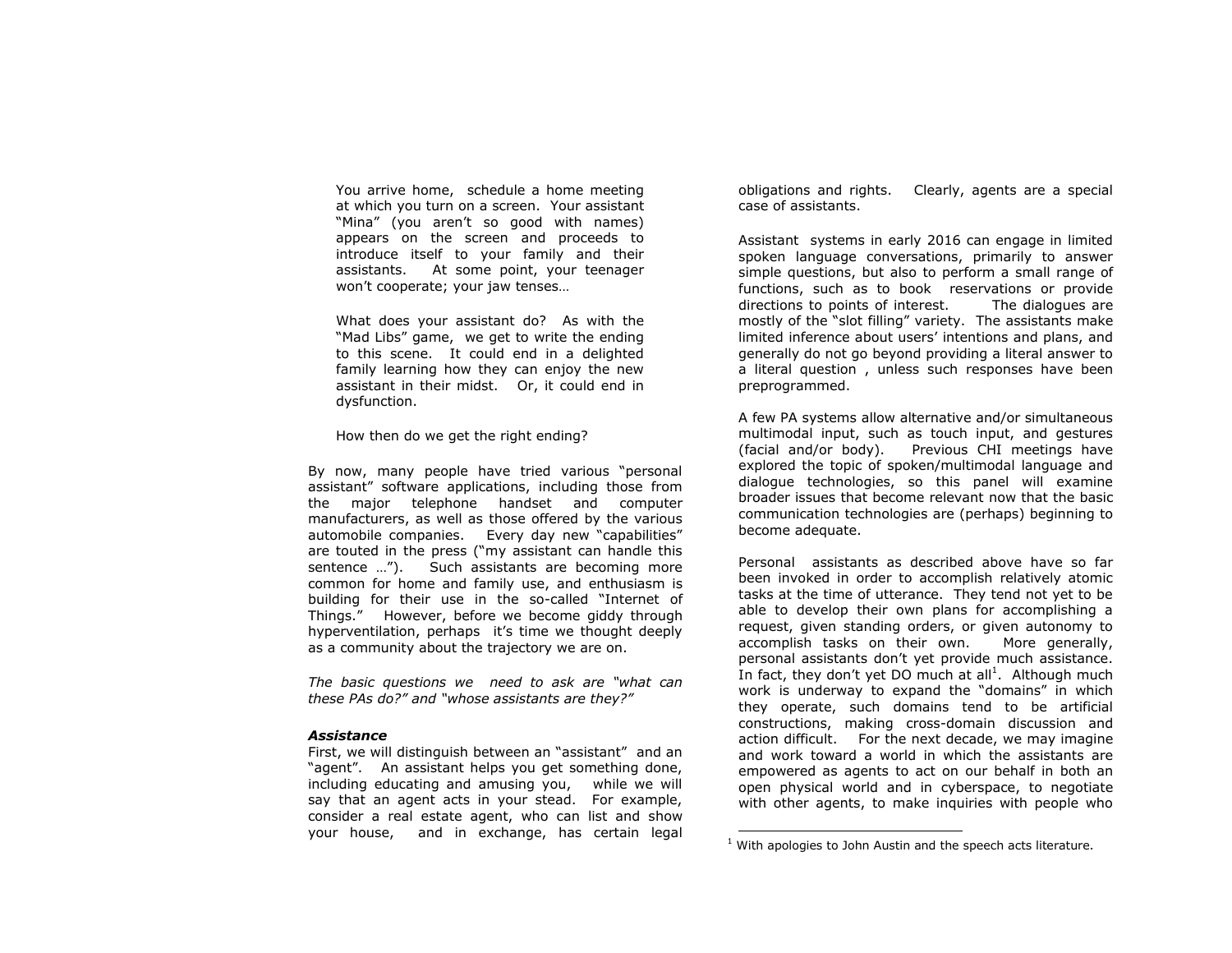are can perform actions or are thought to know the answers to the questions at hand, etc. Approaches to these capabilities have been attempted previously, but have not been robust or scalable. Specifically, in order to build such a future generation of assistants, we will need them to:

- Recognize the users' intentions and plans
- Act to further those plans
- Collaborate with people and other assistants
- Engage them in (multimodal) conversations

In carrying on dialogues with people, such assistants would need to behave in fashion that people expect. For example, people should be able to request that the assistant perform an action at some future time, to which the assistant may reply with a commitment to do so, and then acts autonomously to fulfill that commitment.

# **Personalization**

Many products are targeted at providing an assistant that has been personalized to a given user. In general, personalization is a complex process involving person identification via biometric data, attribution of personal preferences, representation/encoding of people's mental states, including dynamic beliefs/knowledge, goals, plans, intentions, obligations, etc. Personalization is enabled by machine learning technologies, including learning by observation, by being told, by user demonstration, by (self) experimentation, etc. The whole subfield of User Modeling is relevant here, but is too large a topic to discuss in this panel.

Personalization interacts with an assistant's persistence in subtle ways. The first versions of (simple) assistants on the market have targeted mobile devices and automobiles, usually with cloud-based software. There seems to be a trend, favorable to the vendors, that there should be one assistant who acts for the user in every environment. When the user is changing

environments, say from walking with a phone to driving in a car, the same assistant would thus be available in the second (auto) environment and the conversation should continue from where it left off. One way to signal that it's the same assistant would be to preserve its voice, personality, and appearance, and especially the prior discourse context. Yet if the user selects a different form factor, perhaps one with a screen or a robot, should the same assistant be available now embodied as an avatar or robot? How would it be able to take advantage of the new input and output modalities?

Now, imagine a situation in which the user leaves the car and enters the home. This poses many unanswered questions, such as how a personal assistant should act in a family setting? Should the assistant have *group intelligence*? That is,

- Should there be a single assistant per user, per family, per group, per institution? Or a personal assistant along with a family assistant that can gather information from the personal one?
- Should an assistant enter into either single or multi-party dialogues with members of the group or with their assistants?
- Can the assistant be trusted to act as its user's "agent", acting on behalf of the user when interacting with other assistants or people?
- Will the interaction styles of a family be reflected in those of the family's assistant(s)?
- How should assistants handle conflicting goals and requests of group members? (Imagine a teenager who wants his/her own assistant not to share information with other family members).
- Given the diversity of opinions in families, how will their assistants built by different vendors interact? For example, would they interact through natural language, enabling humans to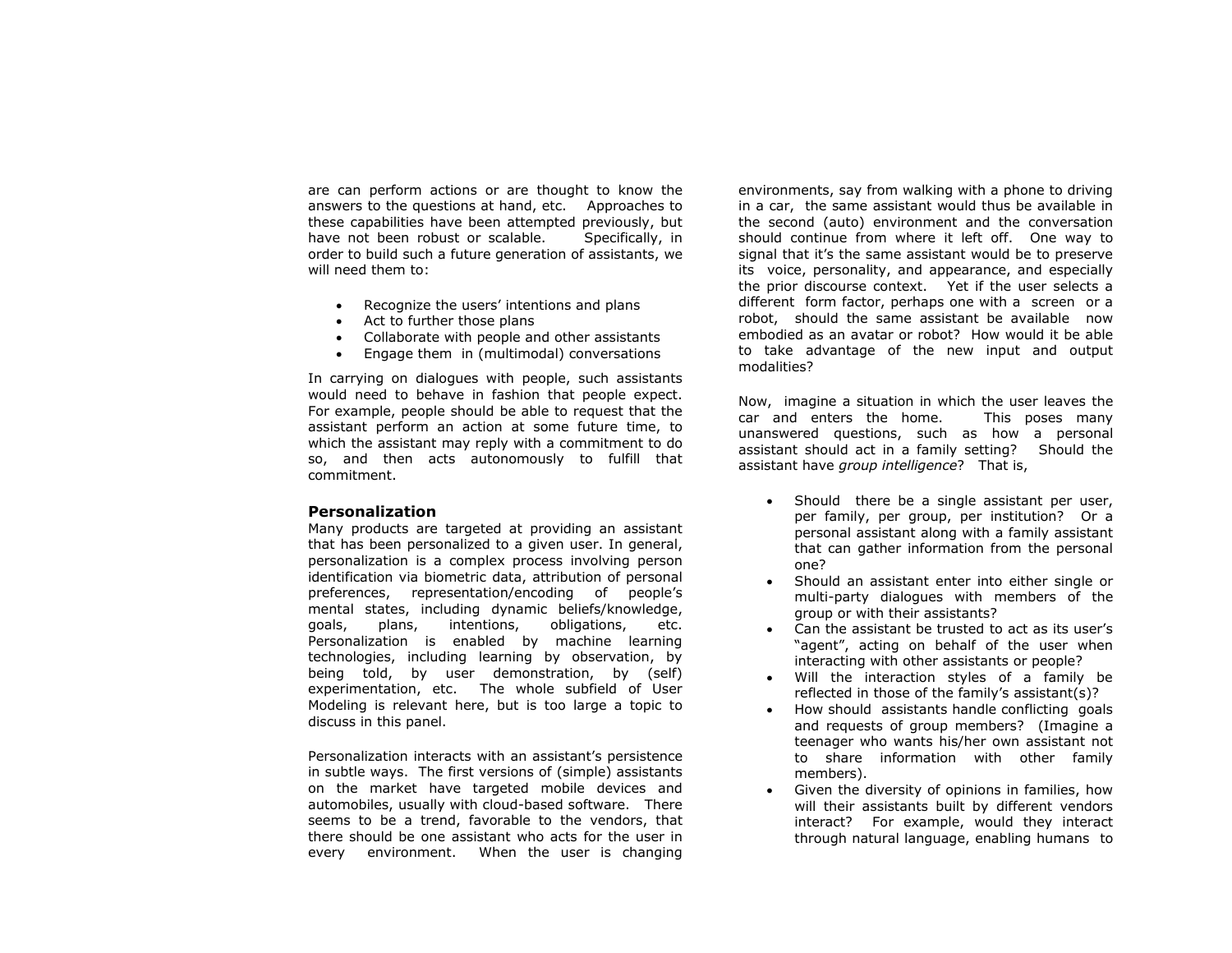monitor their conversations, or interact via specialized computer languages? Dare we ask - will there need to be standards?

One topic that will certainly affect family-based interaction with assistants is that those human-human interactions are often emotionally laden. The area of Affective Computing is starting to blossom, and promises to provide attributions of users' emotional states through observation of various signals, such as from face, voice, stance, etc. One can imagine many important but so far nascent applications for emotion recognition within the personal assistant context. This leads us to ask:

- How accurate is emotion recognition now, and how accurate does it need to be to take useful action? What can be expected of this technology over the next decade?
- What emotional states are important to track?
- What sensing modalities and their combination are optimal?
- Can the user be characterized as being in multiple emotional states to varying degrees simultaneously? How can different modes signal conflicting emotions simultaneously (e.g., irony)?
- How should an assistant react to the emotional state(s) of the user? E.g., if the user is recognized as being depressed, what should the assistant do? Should the assistant delay action until the user is in a happier state? What if the user appears to be ready to take an action that would be injurious to him/herself or someone else?

# **Privacy, Security, Ethics**

The general public is beginning to understand the tradeoffs with current assistant technologies in terms of providing personal data to vendors and in exchange for receiving better performing software. But in doing so,

the user exposes data that can potentially be used in unanticipated ways. Security and privacy have become an increasing concern for children's interactions with assistant technology. Although sufficient performance may be available in the next decade to support local processing, the assistants may still need to interact via the internet with others. How do we design the appropriate levels of privacy and security to enable the benefits of personal assistant technologies? Do we need a codified ethics for assistants (similar to Asimov's laws of robotics), which will guide what an assistant system *should*/*should not* do? One group with which to begin this important discussion is the HCI community.

# **Role of HCI Research**

HCI research has many important roles to play in helping to forge useful, usable, delightful, ethical, entertaining and educational personal assistants. Relevant research includes (but obviously is not limited to) scientific studies of language and cognition, investigations of social situations that include software assistants, and support for individuals with disabilities. One key outcome of this panel would be to stimulate a discussion of how relevant HCI research can play a more direct role in guiding the next generation of these technologies?

#### **Role of Panelists**

The panelists (if there are 4 of them besides the moderator) will be given 10 minutes for a position statement. If there are 5 panelists, opening position statement time will be 7 minutes apiece (assuming transition time). We expect there will be considerable exchange among the panelists and especially with the audience. Thus, we are leaving half the available time for audience questions.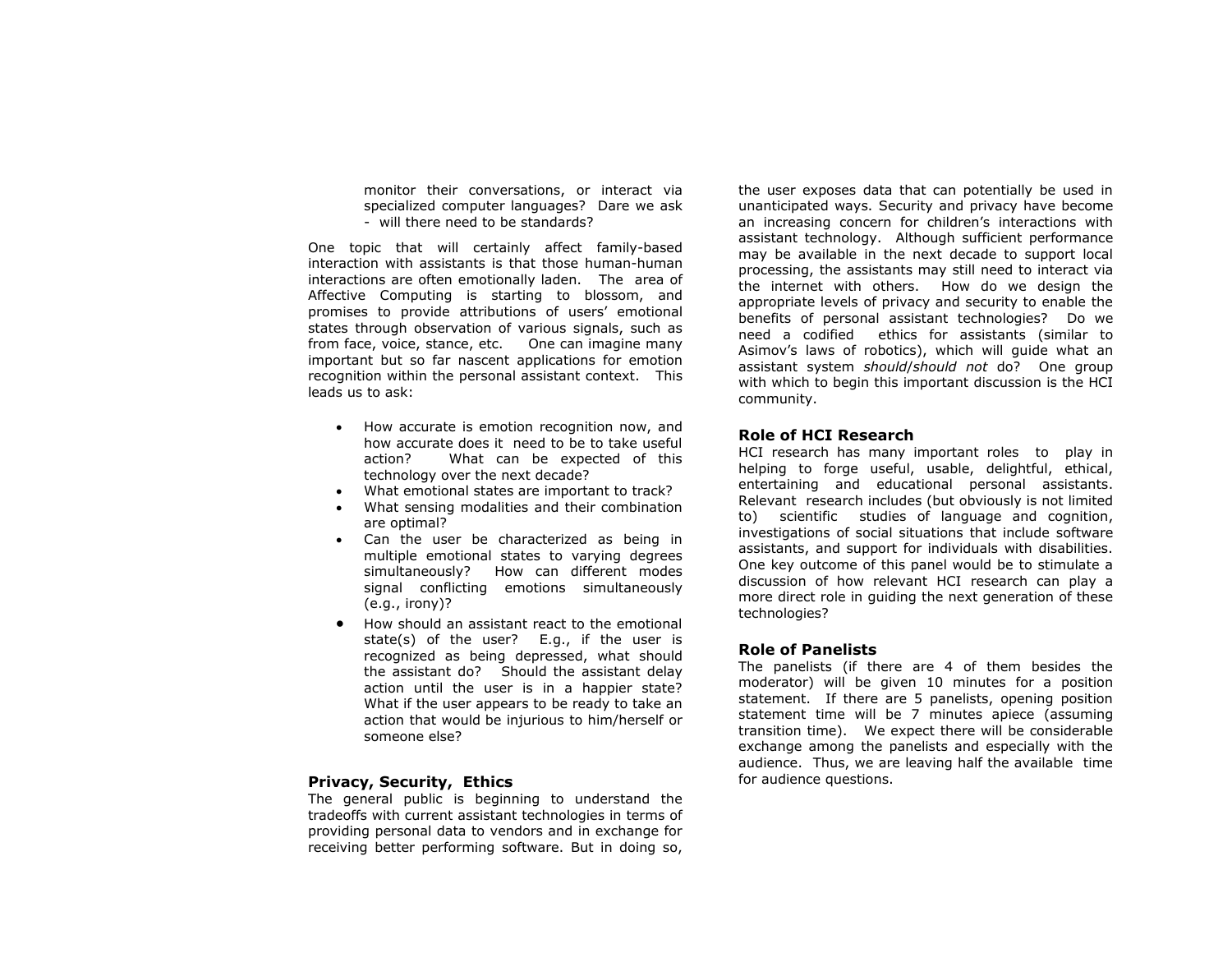#### **Panelists**

#### *Adam Cheyer*

Co-Founder and VP Engineering Viv Labs

**Bio:** Adam Cheyer is co-founder and VP Engineering of Viv Labs, a startup whose goal is to simplify the world by providing an intelligent interface to everything. Previously, Adam was co-founder and VP Engineering at Siri, Inc., When Siri was acquired by Apple in 2010, he became a Director of Engineering in the iPhone/iOS group. As a startup, Siri won the Innovative Web Technologies award at SXSW, and was chosen a Top Ten Emerging Technology by MIT's Technology Review; Apple's version of Siri was presented "Best Technical Achievement" at the 2011 Crunchies Awards, and is now available on hundreds of millions of devices.

Adam is also a Founding Member and Advisor to [Change.org](http://change.org/) (130M+ people taking action, victories every day), and a co-founder of Sentient.ai (solving the world's hardest problems through massively-scaled machine learning). As a researcher, Adam authored 60 publications and 23 issued patents. At SRI International, he was Chief Architect of CALO, one of DARPA's largest AI projects. Adam graduated with highest honors from Brandeis University and received the "Outstanding Masters Student" from UCLA's School of Engineering.

#### *Phil Cohen (moderator)*

VP Advanced Technology VoiceBox Technologies

**Bio:** Phil Cohen has long been engaged in research in the areas of natural user interfaces, multimodal interaction, intelligent agents and multiagent systems, and human-computer dialogue. At VoiceBox Technologies, he is charged with developing next generation multimodal dialogue systems, for mobile, automotive, and home use. At Adapx Inc., which he co-founded, he co-led the development of the Sketch-Thru-Plan system for multimodal course-of-action creation. He also led projects on digital paper applications for maintenance data capture, for field medical data collection and for traumatic brain injury assessment. At the Oregon Graduate Institute, he coled research with Dr. Sharon Oviatt on multimodal interaction. At SRI International, he engaged in research on the foundations of intelligent agents and multiagent systems, as well as research on multimodal interaction. Among the best decisions he made there was to hire Adam Cheyer to work on the Open Agent Architecture, which ultimately led to the development of Siri. Cohen is a Fellow of the American Association for Artificial Intelligence, and has been President of the Association for Computational Linguistics. He has more than 150 journal and conference publications. Cohen is the recipient (with Prof. Hector Levesque) of an inaugural Influential Paper award by the International Foundation for Autonomous Agents and Multi-Agent Systems for his research on the theory of intention.

# *Eric Horvitz*

Technical Fellow at Microsoft Managing Director, Microsoft Research, Redmond

**Bio:** Eric Horvitz has been pursuing research in artificial intelligence and multimodal interaction, focusing on principles and applications of machine perception, inference, and decision making. He has been elected fellow of the National Academy of Engineering NAE), ACM, AAAI, and of the American Academy of Arts and Sciences. He was inducted into the CHI Academy for contributions including "principles of mixed-initiative interaction for interleaving automated services with user actions, methods for predicting intentions and goals of users, and advances with spoken dialog